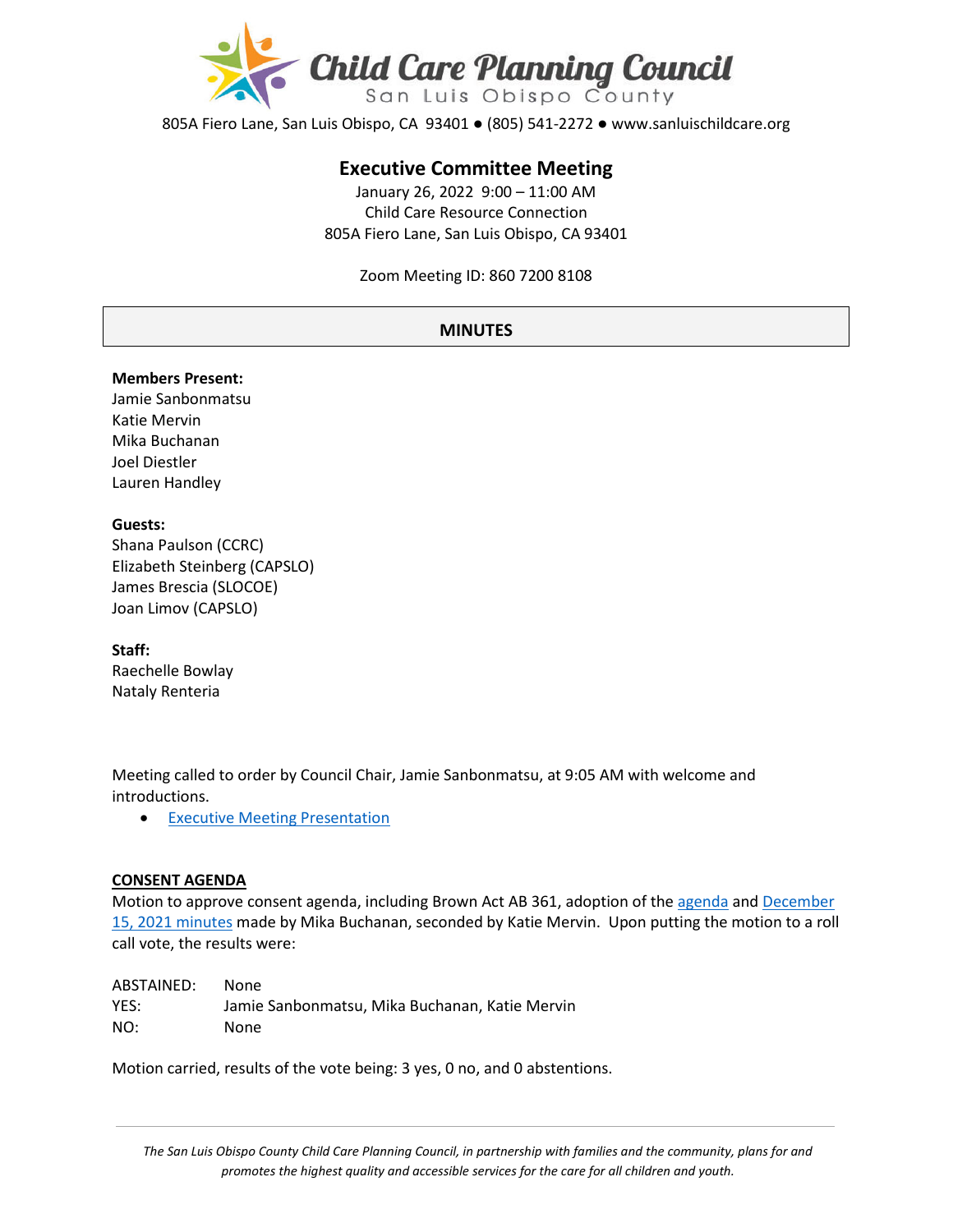# **PUBLIC COMMENT & COUNCIL MEMBER ANNOUNCEMENTS**

#### **Shana Paulson, CAPSLO Child Care Resource Connection**

- Child Care Programs Supply Distribution
	- o Central
		- Saturday, February 5, from 9:30AM 10:30AM
		- **CCRC** 805A Fiero Lane, SLO
	- o South County
		- Monday, February 7 from 5:00PM 6:30PM
		- Arroyo Grande Library 800 W. Branch, Arroyo Grande
	- o North County
		- Wednesday, February 9 from 5:30PM 6:30PM
		- Marie Bauer Early Learning Center 1626 Vine Street, Paso Robles
- Received first allocation of COVID-19 at home rapid tests
- Received 2 applications for the Family Child Care Business Start-Up Grants in the City of San Luis Obispo with the deadline of January  $15<sup>th</sup>$ . Both applications were approved for funding; our goal is to approve 10.
- Round 2 Family Child Care Business Start-Up Grants in the City of San Luis Obispo. Prospective family child care home business owners in the City of San Luis Obispo can apply for a grant of up to \$5,000 to get their business started. Grants are funded by the City of San Luis Obispo to increase access to quality child care options in our community.
	- o Applications due February 15, 2022
	- o [Click here to Apply](https://docs.google.com/forms/d/e/1FAIpQLSdsnZ1TvlOfSRMs7lNP4awe3cfWTpvbxqK_2P-ChXg0OM_HQA/viewform)
	- o [Flyer](https://drive.google.com/file/d/1P0ScfnYllSe93w0orcbeHgCqW75CQIpb/view?usp=sharing)

# **Elizabeth 'Biz' Steinberg, CAPSLO**

• Regional Head Start programs in San Luis Obispo, Kern, San Diego and Monterey are closed and will open February 1<sup>st</sup>.

# **Mika Buchanan, CAPSLO Child Care Resource Connection**

• Continue to enroll of the waiting list

# **BUDGET REVIEW**

Department budgets presented by CAPSLO Finance Liaison, Joel Diestler. Budget presentation included in meeting materials.

- Attachments Included:
	- o [Budget Review](https://drive.google.com/file/d/1SfndxrX0Mu4mLL0n2HjrvYmCnippTF5A/view?usp=sharing)

# **ADVOCACY UPDATE**

- Working with the Child Care Planning Council Association to have a budget ask for additional support/funding for the Child Care Planning Councils.
	- o Asking for 10 million dollars across the state for all of the planning councils
	- o We are one of four counties starting and leading this process
- [EveryChild California Legislative Matrix](https://drive.google.com/file/d/1WrMd5Uevxslsuz9YptLo3_5P0r2GKavp/view?usp=sharing)
- Navigating the Interface of Title 5 and 22 Regulations
	- o February 9, 2022 or March 2, 2022 9:00 AM 12:00 PM
	- o [Register](https://www.everychildca.org/index.php?option=com_jevents&task=icalrepeat.detail&evid=204&Itemid=180&year=2022&month=02&day=09&title=navigating-the-interface-of-title-5-a-title-22-regulations-february-9-2022&uid=1e9e2de5fd3428a8ea520c310f15fde5)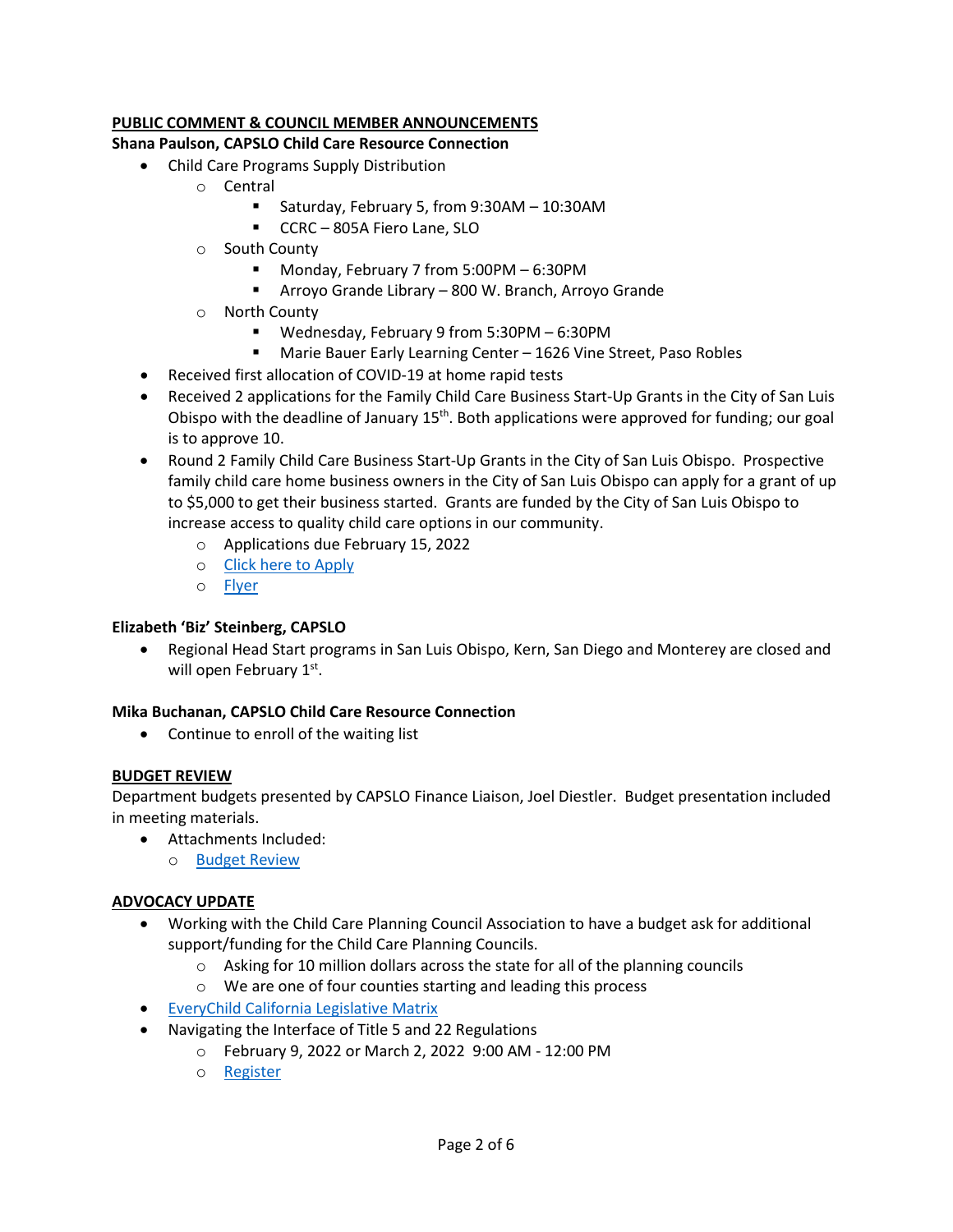# **COORDINATOR UPDATE – Raechelle Bowlay**

- February Meetings:
	- o CCRC Finance
	- o CAPSLO Diversity, Equity & Inclusion Committee and Steering Committee
	- o Center-Based Teacher Networking
	- o School Age Child Care Networking
	- o We Are The Care
	- o Atascadero Chamber of Commerce
		- **Monthly Mixer**
		- Board of Directors
			- Membership Committee
		- **Diversity Council & Women in Business**
	- o SLO County Commission on the Status of Women & Girls
	- o Home Visiting Community Advisory Board Meeting
	- o SLO REACH Advisory Committee
- Advancing Diversity in Children's Books
	- o Thursday, February 3, 2022 1:30 PM EST
	- o [Register](https://us02web.zoom.us/webinar/register/WN_5r6UREpLQZqkO4UwUfHSAg)
- CDSS Updates Program Quality Improvement Branch Fiscal Year 2022 Training Schedule Announcement
	- o Eligibility, Certification, Recertification, and Notice of Action
		- January 6, 2022 10:00 AM 12:00 PM
		- **May 2022 TBD**
	- o Some Program and Quality Contract Requirements Overview
		- January 27, 2022 10:00 AM 12:00 PM
	- o Need and Fees
		- February 3, 2022 10:00 AM 12:00 PM
		- May 2022 TBD
	- o New Regulations Overview
		- April 2022 TBD
	- o Program Self-Evaluation (PSE)
		- April 2022 TBD
	- o Some Program and Quality Contract Requirements Overview
		- May 2022 TBD
- CDSS Updates Expansion of Early Childhood Mental Health Supports Through the Infant and Early Childhood Mental Health Consultation (IECMHC) Network
	- o Current services offered through the IECMHC Network provides support to center-based child care/early learning programs and has been expanded to family child care providers and Family, Friend and Neighbor providers. These expanded services will be in effect from July 1, 2021 through June 30, 2023 and specifically support expanding services to family child care providers and family, friend and neighbor caregivers who were unable to receive consultation services and supports previously. The expansion will also include a Consultant Training Program to expand the availability of trained early childhood mental health consultants available across the state.
- Universal PreK + Early Learning Community of Partnerships
	- o Thursday January, 27, 2022 11:00 AM 12:30 PM
		- o [Register](https://slocoe.k12oms.org/2535-213646)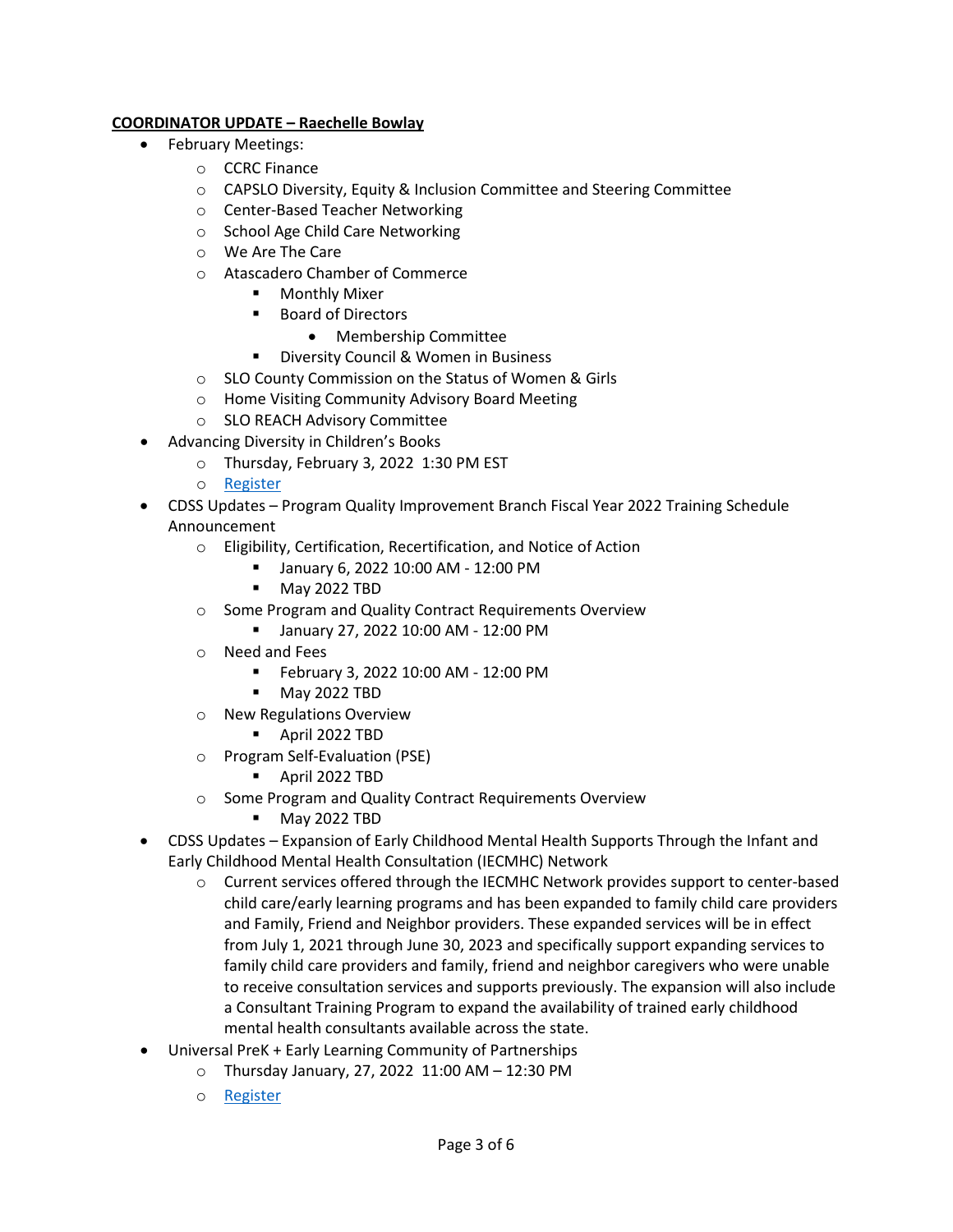- o Fl[yer](https://drive.google.com/file/d/1Gr9IGaQlfN6xcGO2ydK3ondix5mIxQT1/view?usp=sharing)
- Real Cost Measure Community Presenation
	- o Monday January, 31, 2022 11:30 AM 1:30 PM
	- o [Register](https://lp.constantcontactpages.com/su/ZnbKDQM/RCM2021?source_id=3691c601-f6fd-4e94-814e-9afa45ae35ff&source_type=em&c=oQhLoB22B2u9zv8ih1aVJaf_LH4pHaqq7vULtOMa9O__QRmDGQR9xw==)
	- o [The Real Cost Measure in California 2021 Executive Summary](https://drive.google.com/file/d/1dgLEK8OQMvOEByFd9HZ7V3yXnpB4MoR-/view?usp=sharing)
- Virtual COVID Town Hall in English and Spanish
	- o Tuesday February 1, 2022 7:00 8:00 PM
	- o [Register](https://slocoe-org.zoom.us/webinar/register/WN_8IBsSsh4Q62RM9puhglAjA)
	- o [Flyer](https://drive.google.com/file/d/13ltchCGL3afKAbhEiB5NiDEmnRRf6DRg/view?usp=sharing)
- Equity Lens: Anti-Bias Education Screening & Workshop Series
	- $\circ$  Hosted in partnership with Regional Hub (SLO, Santa Barbara, Ventura Counties)
	- o Save the Date: Wednesday March 16, 2022
- We Are the Care Task Force Meetings:
	- o Cross-Sector Collaboration Task Force Friday February 11th @ 10AM
	- o Public Awareness Task Force TBD *(February)*
		- *Need to sign up for February Public Comment*
	- o Power to the Profession Task Force TBD *(February)*
	- o Local Government Engagement Monday February 28th @ 1:30PM
	- o Leadership Monday January 31st @ 9:30AM

#### **SLO COUNTY ARPA PROPOSAL**

- American Rescue Plan Act Proposal
	- o Approximately \$85 million in funding coming to the County and cities
	- o Collaborative Letter from First 5 SLO, Child Care Planning Council, Quality Counts, CAPSO Child Care Resource Connection, Help Me Grow, etc.
	- o Proposed Strategies:
		- 1. Access to Child Care through Vouchers
		- 2. Business Grants for Child Care Programs
		- 3. Strengthening Local Child Care System Infrastructure
		- 4. Workforce Pipeline for Child Care Professionals
		- 5. Child Care Facility Development and Improvement
		- 6. Mental and Behavioral Health Support for Children & Families
		- 7. Eviction Protection for Families
		- 8. Family Resource Centers
- SLO County Board of Supervisors is exploring setting aside dedicated funds towards child care. County partners are working together to define how this will be allocated, but initial outlines include:
	- o The San Luis Obispo Office of Education will serve as fiscal lead.
	- o The San Luis Obispo County Child Care Planning Council (the County's existing dedicated advisory body on child care need for children 0-12) will provide governance and program oversight, and will serve as program lead on quality improvement as part of its Quality Counts initiative.
	- o Proposed areas of indirect investment into the child care sector:
		- Child care sector program relief & stabilization
		- Program expansion and quality improvement
		- **Reinvigoration of the child care workforce**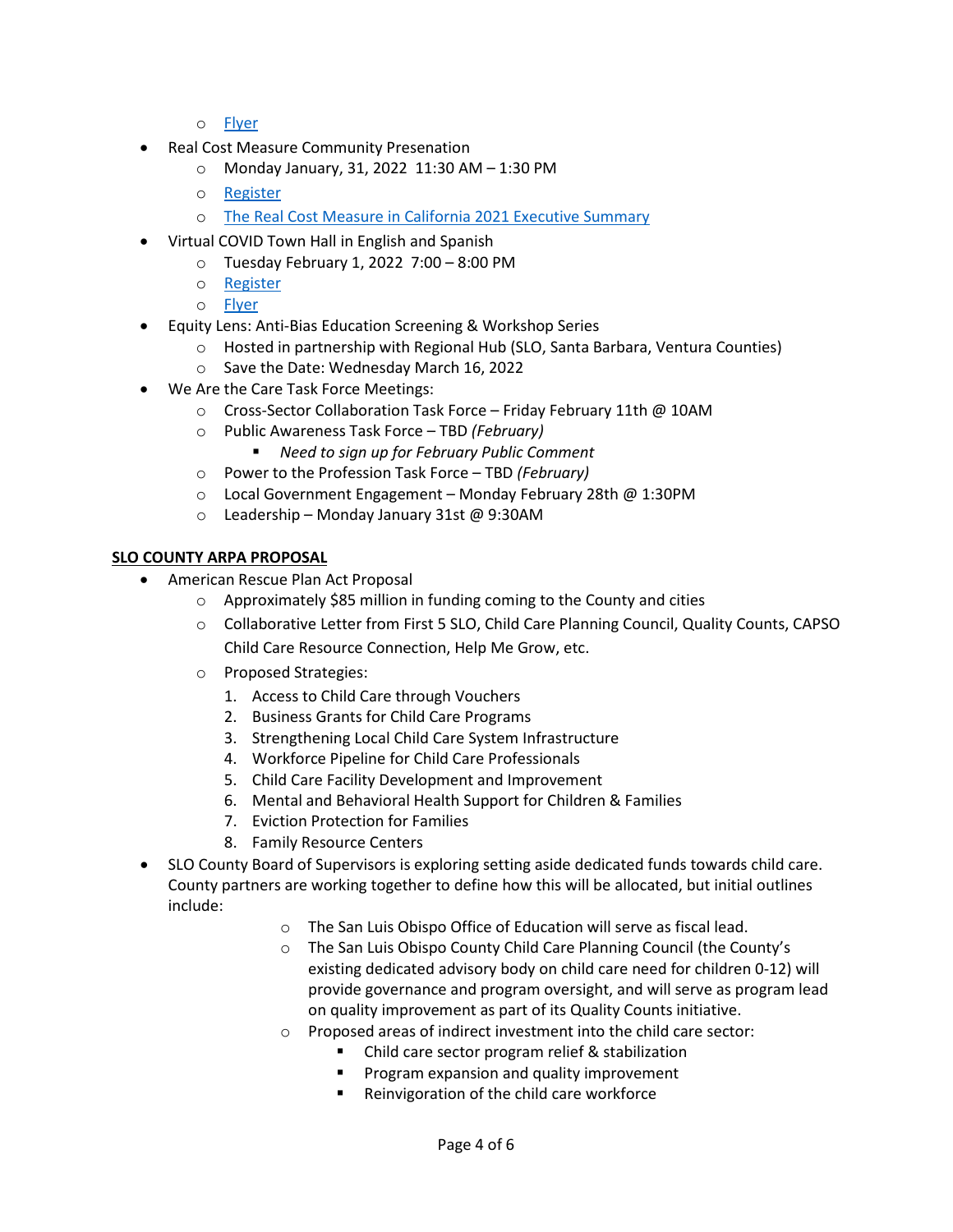- Local/Regional ARPA Investments
	- $\circ$  Arroyo Grande at the October 12th meeting, City Council approved allocation of \$100,000 towards child care.
	- o [Grover Beach invests \\$50,000 in child care assistance](https://www.newtimesslo.com/sanluisobispo/grover-beach-invests-50000-in-child-care-assistance/Content?oid=11628432&fbclid=IwAR1o6_3FSKtxiCARnsJrrnRvp_qGtaLfuW5tn8Q4O7tJRQPQrdCumtokvqA)  direct support to Boys & Girls [Club and SLO YMCA](https://www.newtimesslo.com/sanluisobispo/grover-beach-invests-50000-in-child-care-assistance/Content?oid=11628432&fbclid=IwAR1o6_3FSKtxiCARnsJrrnRvp_qGtaLfuW5tn8Q4O7tJRQPQrdCumtokvqA)
	- o Pismo Beach invests \$50,000 towards child care: Gran[ts/Scholarships for child care](https://drive.google.com/file/d/14SJVxYZsbh1ffbwiKQo9cy1arC3lzfoa/view)  [centers and families](https://drive.google.com/file/d/14SJVxYZsbh1ffbwiKQo9cy1arC3lzfoa/view)
	- o [San Luis Obispo invests \\$54,000 in new grant program to help more community](https://www.slocity.org/Home/Components/News/News/8515/?utm_medium=email&utm_source=govdelivery)  [members start a child care business](https://www.slocity.org/Home/Components/News/News/8515/?utm_medium=email&utm_source=govdelivery)

Motion to approve the San Luis Obispo County Child Care Planning Council serve as the advisory body for the SLO County ARPA Investment and direction of investments as outlined made by Katie Mervin, seconded by Mika Buchanan. Upon putting the motion to a roll call vote, the results were:

ABSTAINED: None YES: Jamie Sanbonmatsu, Mika Buchanan, Katie Mervin, Lauren Handley NO: None

Motion carried, results of the vote being: 4 yes, 0 no, and 0 abstentions.

# **MONTH OF THE CHILD/CHILDREN'S DAY IN THE PLAZA**

- Working towards an in-person event on Saturday, April 2<sup>nd</sup>
- Community Planning Meeting on January 31 $st$  at 11 AM
- Proclamation Sign Ups at March Council Meeting

# **COUNCIL FISCAL AGENCY TRANSITION PLAN**

[Fiscal Agent Proposal](https://www.canva.com/design/DAElsXtnHg8/hswHyWlKzttTOQbp55b_yg/view?utm_content=DAElsXtnHg8&utm_campaign=designshare&utm_medium=link&utm_source=publishsharelink) – The proposal for Council vote, is to shift fiscal agency of SLO County Child Care Planning Council from CAPSLO to SLOCOE with the offer for SLOCOE to fund the Council Infrastructure from the general fund.

- Agreement of Transition Timeline July 1, 2022
- [Fiscal Agency Transition Timeline](https://docs.google.com/document/d/18QGLBHfYy8R_X4f7GT9_Kptdrw7O-tLxDzTm3H1Q4zs/edit)
- Council Marketing/Outreach
	- o Setting up emails through sanluischildcare.org domain
- Next Planning Meeting is scheduled for February  $4<sup>th</sup>$  at 10:30 AM

# **COUNCIL MEETING AGENDA**

Amendments to the February 2, 2022 Council meeting agenda include:

• Add Item: SLO County ARPA Proposal

Motion to approve February 2, 2022 [Council meeting agenda](https://drive.google.com/file/d/1MzlOn_IXcgrywAve-F4xuTiRVtnK6BDR/view?usp=sharing) with amendments made by Mika Buchanan, seconded by Jamie Sanbonmatsu. Upon putting the motion to a roll call vote, the results were:

ABSTAINED: None YES: Jamie Sanbonmatsu, Mika Buchanan, Katie Mervin, Lauren Handley